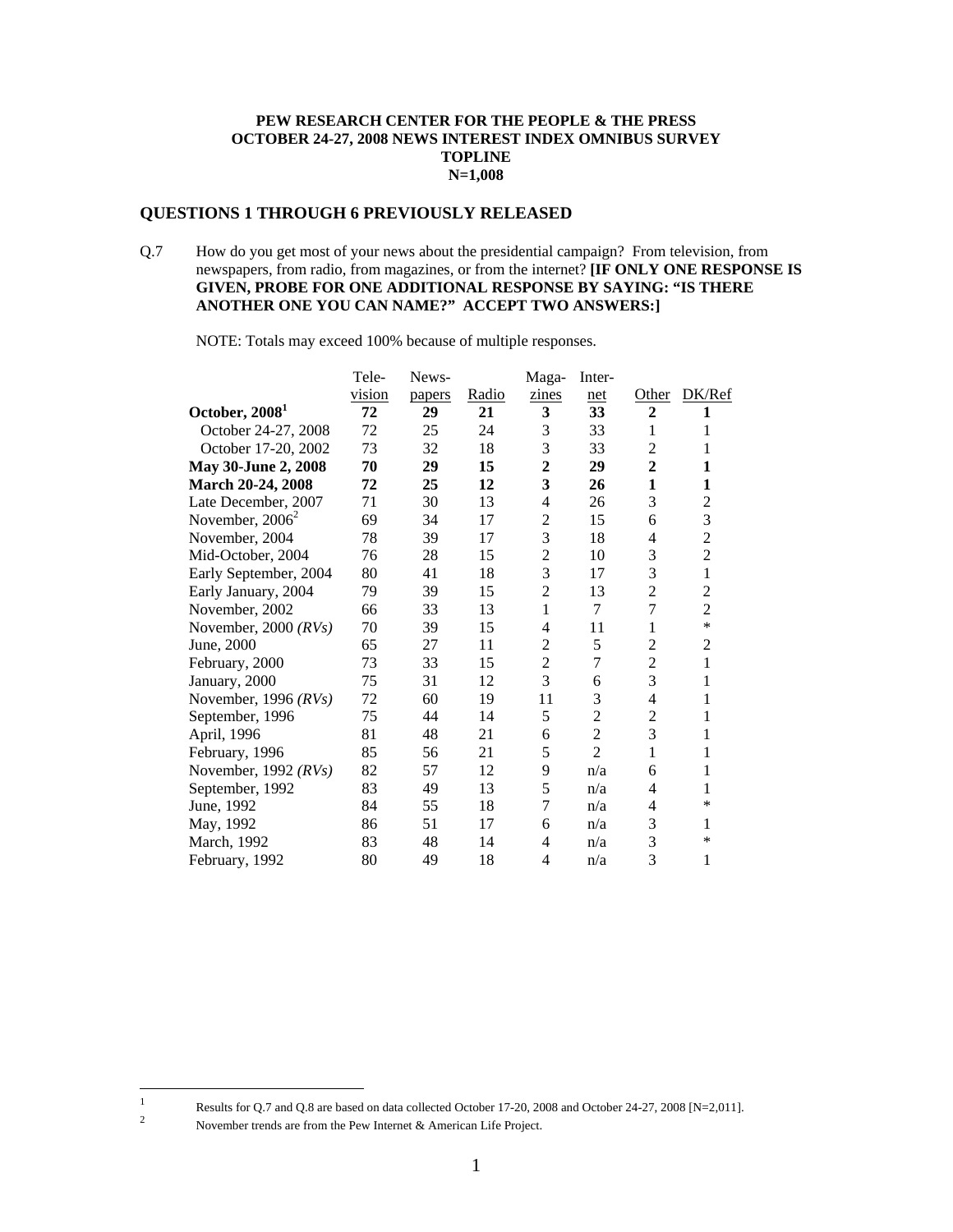#### **IF '1' TELEVISION AS EITHER 1ST OR 2ND RESPONSE IN Q.7 ASK:**

### Q.8 On television, do you get most of your campaign news from **[READ AND RANDOMIZE. ACCEPT MULTIPLE ANSWERS BUT DO NOT PROBE FOR ADDITIONAL]**

#### **BASED ON TOTAL:**

|          | Oct         | Oct      |                                         | May 30-     | March     |
|----------|-------------|----------|-----------------------------------------|-------------|-----------|
| Oct      | $24 - 27$ , | $17-20.$ |                                         | June 2,     | $20-24$ , |
| $2008^3$ | 2008        | 2008     |                                         | <b>2008</b> | 2008      |
| 13       | 13          | 12       | Local news programs                     | 16          | 19        |
| 24       | 24          | 24       | Network news like ABC, CBS and NBC      | 28          | 26        |
| 25       | 24          | 26       | CNN Cable news                          | 22          | 22        |
| 10       | 10          | 10       | <b>MSNBC</b> Cable news                 |             | 10        |
| 21       | 21          | 21       | The Fox News Cable Channel              | 16          | 18        |
|          |             |          | (DO NOT READ) Other                     |             |           |
|          |             |          | <b>(DO NOT READ)</b> Don't know/Refused |             |           |

# **QUESTIONS 9 THROUGH 11 PREVIOUSLY RELEASED**

## **ASK ALL:**

- On another subject…
- Q.12 How much if anything have you heard about each of the following? Have you heard a lot, a little or nothing at all? **[READ ITEMS; ROTATE ITEMS]**

|    |                                                                                                                    |       |          | Nothing | DK/       |
|----|--------------------------------------------------------------------------------------------------------------------|-------|----------|---------|-----------|
|    |                                                                                                                    | A lot | A little | at all  | Refused   |
| a. | Sarah Palin's recent appearance on Saturday Night Live                                                             | 56    | 30       | 14      | $* = 100$ |
| b. | Colin Powell endorsing Barack Obama for president                                                                  | 49    | 39       | 12      | $* = 100$ |
| c. | Joe Biden's comment that Barack Obama would be tested<br>by an international crisis early on in his presidency     | 43    | 35       | 21      | $1 = 100$ |
| d. | Barack Obama's campaign raising \$150 million in the<br>month of September                                         | 42    | 39       | 18      | $1 = 100$ |
| e. | The Republican National Committee spending over \$150,000<br>on new clothes for Sarah Palin and her family members | 52    | 27       | 20      | $1 = 100$ |

## **QUESTION 13 PREVIOUSLY RELEASED**

<sup>2</sup><br>3

Based on data collected October 17-20, 2008 and October 24-27, 2008 [N=2,011].